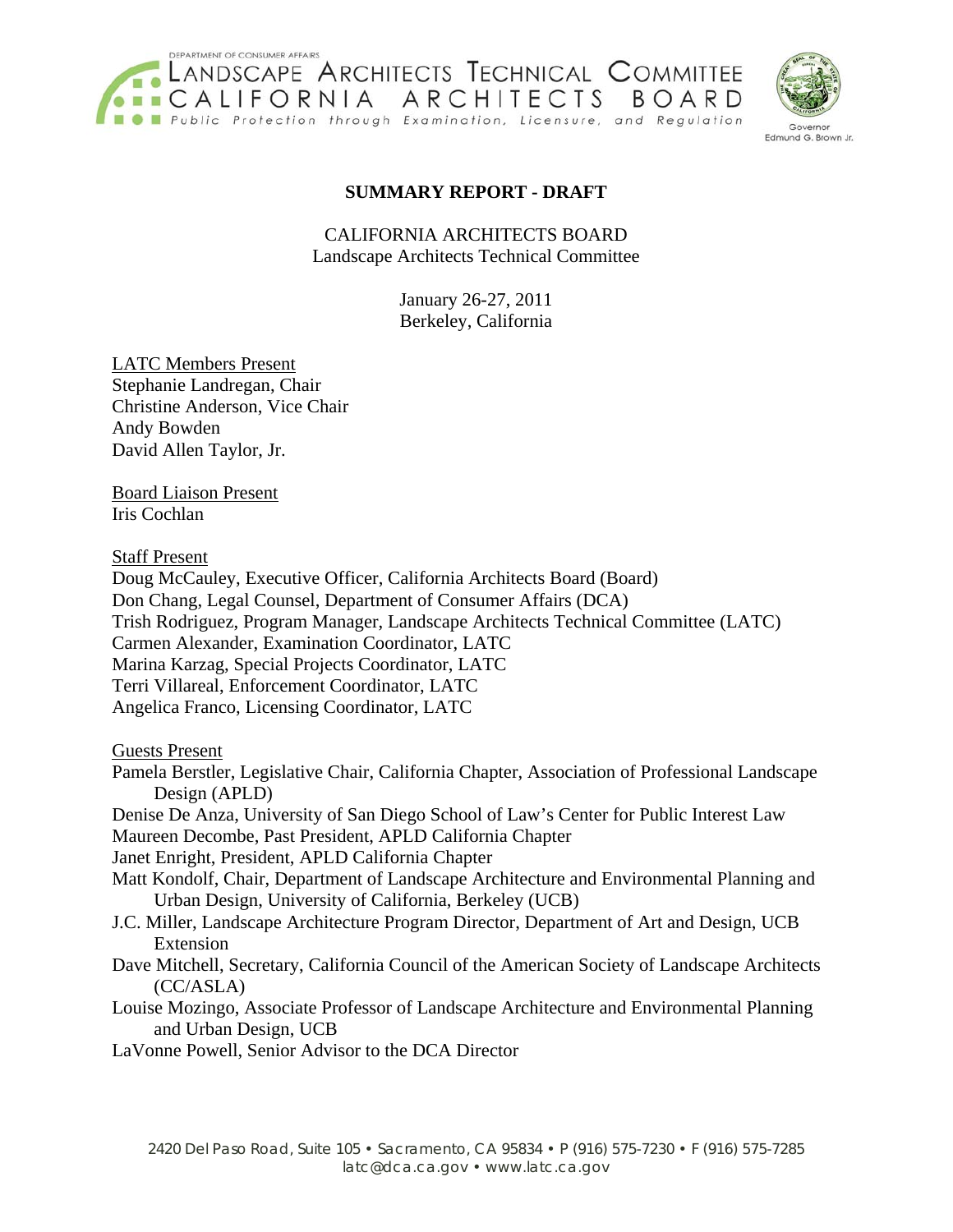#### **A. Call to Order – Roll Call – Establishment of a Quorum Chair's Remarks Public Comment Session**

The LATC Chair Stephanie Landregan called the meeting to order on January 26, 2011 at 9:33 a.m. Ms. Landregan then called roll. Four members of the LATC were present, thus a quorum was established. Public Comment Session was taken after Agenda Item B.

#### **B. Department of Consumer Affairs Director's Report and Enforcement Update**

LaVonne Powell noted that DCA Director Brian Stiger was asked to remain in his position by the new Administration but his tenure is uncertain at this time.

Ms. Powell advised that the state's hiring freeze is still in affect but some state agencies have received exemptions.

She also noted a recent executive order issued by the Governor to all state agencies to reduce their cell phones by fifty percent. She added that all DCA boards, bureaus and programs were required to submit a cell phone reduction plan to the DCA Executive Office, which resulted in a fifty percent reduction for the Department.

Ms. Powell said that all boards and bureaus are now tracking performance measures for enforcement and reporting data to the Executive Office.

Ms. Powell suggested that the LATC look into web casting for its public meetings and posting its meeting packets online. Ms. Landregan advised that the LATC is currently looking into this option.

Ms. Powell provided an overview of the BreEZe Project, which is DCA's new licensing and enforcement database to replace the current Applicant Tracking System and Consumer Affairs System. She pointed out that a Request for Proposal will be distributed soon and includes a number of milestones that must be met by the vendor that is awarded the contract. She explained that the new system will be able to meet all of the boards' and bureaus' reporting and data collection needs.

Ms. Powell noted DCA's transition to a new payment method for expert consultants. She reported that expert consultants must now be contracted rather than prior invoicing methods, but DCA is looking into new legislation to expedite this contract process for boards and bureaus.

Andy Bowden asked Ms. Powell if the LATC could be moved higher on the BreEZe implementation list. Ms. Powell responded that Debbie Balaam, with the DCA Office of Information Services, could better answer that question and could possibly attend a future LATC meeting to review the transition to BreEZe.

#### **\*A. Public Comment Session**

Ms. Landregan asked if any members of the public would like to address the Committee.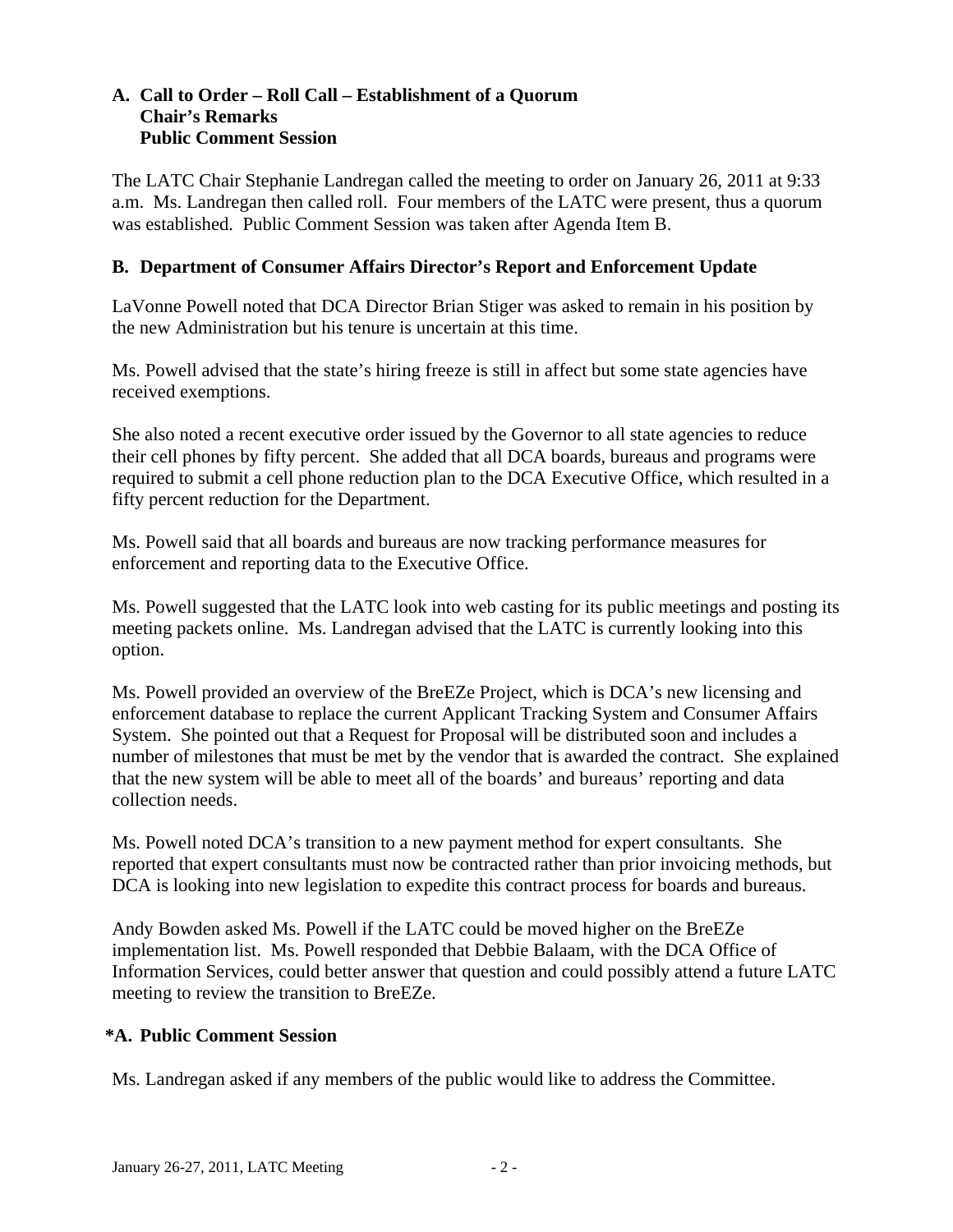Pamela Berstler commented that she would like to continue to bring landscape designers to LATC meetings in an effort to familiarize the Committee members with active landscape designers.

The other two members of APLD at the meeting introduced themselves to the Committee and provided a brief overview of their educational and professional backgrounds.

# **C. Approve November 22, 2010, LATC Summary Report**

Committee members did not have any comments on the November 22, 2010, LATC Meeting Summary Report.

- **David Taylor moved to approve the November 22, 2010, LATC Meeting Summary Report.**
- **Andy Bowden seconded the motion.**
- **The motion passed 3-0-1 (Stephanie Landregan abstained).**

## **D. Report on Council of Landscape Architectural Registration Boards (CLARB)**

Christine Anderson noted that she was not able to participate in the CLARB Annual Meeting via telephone due to a conflict with the time zone.

Ms. Anderson reported that she attended a CLARB task analysis workgroup in Portland, Oregon, in October, where she participated in discussions regarding the meaning of welfare as part of a landscape architect's responsibility to protect the health, safety, and welfare of the public.

Ms. Anderson also reported on her participation in a conference call with CLARB in the prior week regarding the final results of the task analysis survey that was distributed.

She also noted that CLARB is preparing for its spring meeting in Denver, Colorado.

Mr. Bowden asked if out of state travel was still restricted and Doug McCauley affirmed that it was. Mr. Bowden then asked if Committee members could attend out of state meetings via teleconference and Mr. McCauley responded that this option was allowed. Ms. Anderson explained that one of the problems with not being able to attend CLARB meetings is that members must be physically present at the meeting in order to vote in the event of a tie.

Don Chang suggested that CLARB may want to consider amending its bylaws to allow virtual voting in these circumstances because other states have the same issue with attendance and restricted out of state travel. Ms. Anderson pointed out that changing CLARB's bylaws has been an ongoing discussion and was brought up at the last region five meeting but nothing has changed yet. Mr. Chang also suggested that the Committee make this issue a strategic plan objective in order to try and work with CLARB to make this change.

Ms. Landregan pointed out the negative affects of not having LATC representation at CLARB meetings, especially due to the high number of landscape architects in California compared to other states. She also reported that she submitted her name as a candidate for the 2011 CLARB elections as either Board of Directors Vice President or a Nominating Committee member. Ms.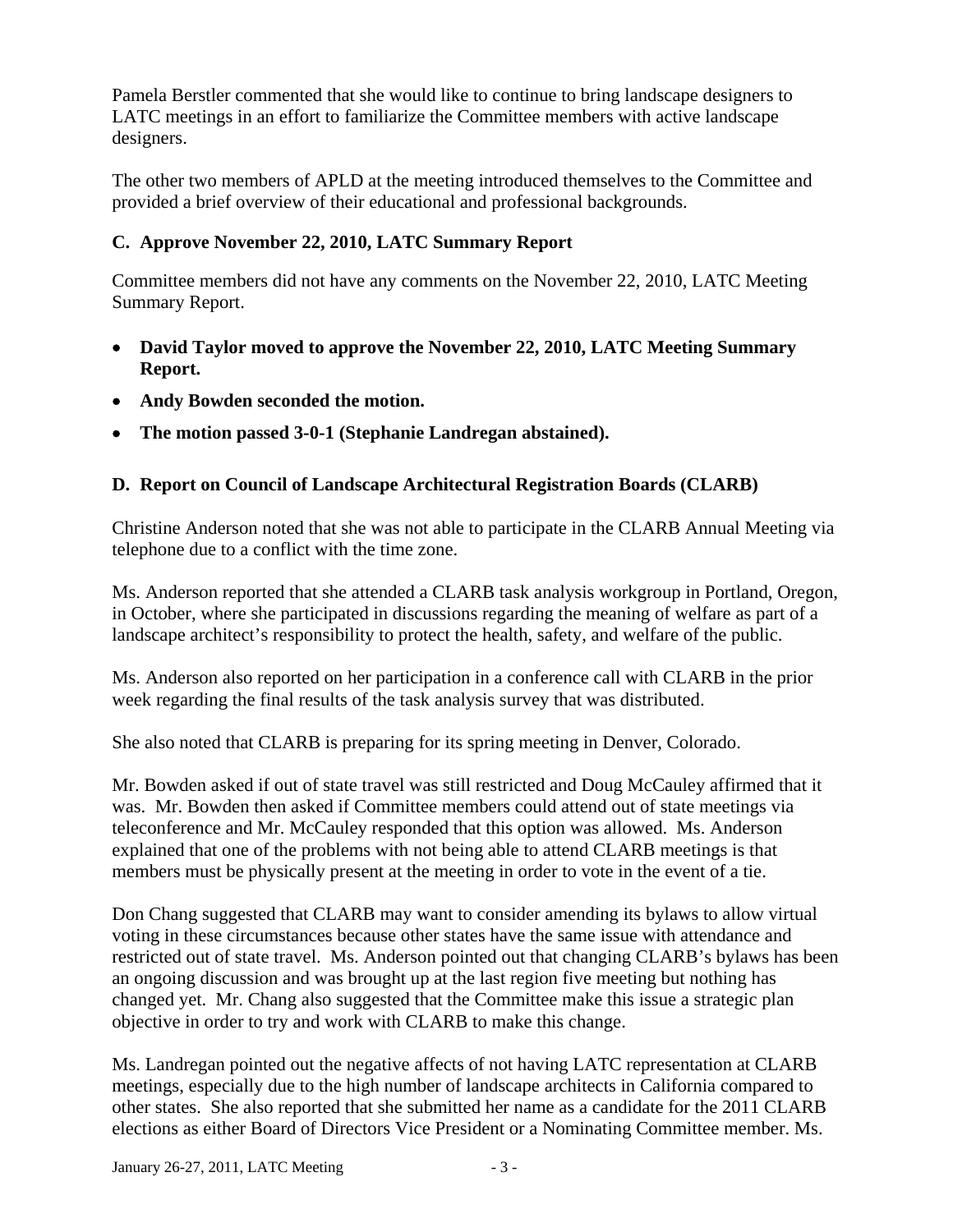Anderson noted that CLARB requires board candidates to have attended a specific number of CLARB meetings over a certain number of years, which likely makes LATC members unqualified for CLARB Board elections. Ms. Anderson suggested that LATC members try to volunteer as much as possible for CLARB activities in order to maintain a presence at CLARB. Ms. Landregan added that Committee members should also try to be proactive in engaging other member boards.

# **E. Program Manager's Report**

Trish Rodriguez presented the Program Manager's Report. Ms. Rodriguez advised that Ms. Landregan was re-appointment to the LATC and Mr. Bowden's one year grace period ends on June  $1<sup>st</sup>$  this year. She also noted that there is still one vacancy on the LATC.

Ms. Rodriguez mentioned that the BreEZe Project team asked boards and bureaus to provide a subject matter expert to attend meetings, so Angelica Franco attended planning meetings held in October on behalf of the LATC.

Ms. Rodriguez noted a student outreach presentation was given by staff and Ms. Anderson at UCB Extension Program on November 30, 2010. She also noted that staff continue to schedule more outreach dates for the spring semester and are adding community colleges and the NewSchool of Architecture and Design in San Diego on its list of outreach locations.

Ms. Rodriguez explained that the regulation package for California Code of Regulations sections (CCR) 2615 and 2620 was put on hold for Sunset Review and excess workload but is now pending final review. Ms. Landregan suggested informing schools of the expected implementation date of these regulations because they directly impact students.

Ms. Rodriguez provided an update on the Web License Lookup (WLL) project. She explained that the LATC currently posts licensee reports monthly on its website but once it has transitioned to the WLL, anyone will be able to look up a licensee's license status and full address of record, rather than just the licensee's city, state and zip code, as is currently displayed in the monthly reports. She noted that LATC staff will notify the licensees of this transition prior to implementation of the WLL.

Ms. Rodriguez reported that the DCA Office of Professional Examination Services (OPES) is currently redeveloping the California Supplemental Examination (CSE) and has already completed three of the five scheduled workshops. She noted that the next workshop is scheduled for February 9, 2011, in Sacramento and the redevelopment is expected to be completed in June.

Ms. Landregan asked if staff could report the number of licenses issued after each Landscape Architect Registration Examination (LARE) administration at future meetings and Ms. Rodriguez acknowledged that such a report could be prepared at a future date.

Ms. Rodriguez provided an overview of the LATC's enforcement activities, such as its continuing dialogue with APLD, updating its enforcement statistics, and focusing on closing cases.

Mr. Bowden requested that staff add a column on the California and National LARE Historical Passage Rates chart (Attachment E.2 of the Program Manager's Report) to show the titles of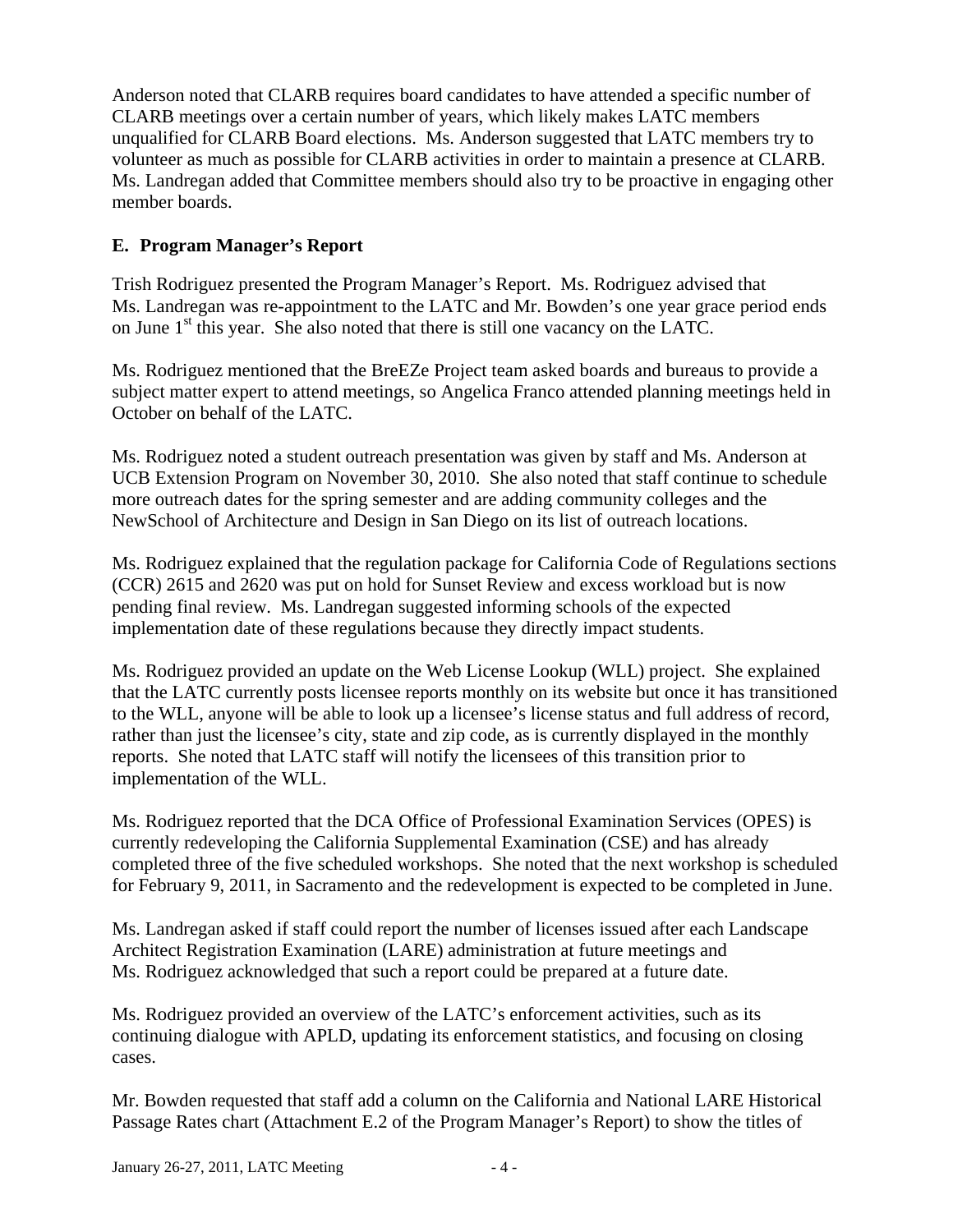each exam section. Mr. Bowden asked when LATC could expect to receive results from the December exam administration and Carmen Alexander responded that she would probably receive the results around March.

Ms. Landregan inquired about CLARB posting exam results immediately after the exam and Ms. Alexander clarified that candidates can check their unofficial scores online after the exam, but these scores are not finalized until ten days after the exam.

Ms. Rodriguez announced that three LATC staff members have accepted positions at other DCA boards or departments. Ms. Landregan asked Ms. Powell if the LATC could get exemptions for filling these vacancies and Ms. Powell said that transfers do not require an exemption and the Governor may provide exemptions for smaller boards.

Ms. Landregan thanked LATC staff for their work on the Sunset Review Report and commented that the report looked excellent and staff did a great job.

### **F. Update on Sunset Review**

Mr. McCauley reported that the first Sunset Review hearings have been scheduled for either March  $14<sup>th</sup>$  or  $21<sup>st</sup>$ . He noted that LATC has been asked to meet with the DCA Executive Office to review the report prior to the hearing in order to prepare for any possible critical issues that may be discussed at the hearing. He also mentioned that he has asked the Senate Committee on Business, Professions, and Economic Development staff, which will be conducting the Sunset Review hearing, to meet with him and Ms. Rodriguez prior to the hearing. Mr. McCauley said he would go over major issues that could be discussed at the hearing with Ms. Rodriguez and Ms. Landregan before the hearing. He noted that the Legislature will submit a list of questions to LATC prior to the hearing in response to the Sunset Review Report. He said the LATC will have to respond to these questions at the first hearing. He further explained that DCA provides feedback and questions for the LATC at the second hearing and finally, the Legislature provides recommendations to the LATC at the third hearing.

Ms. Powell mentioned that it would be helpful if the LATC submitted any updates to the information included in the Sunset Review Report prior to the hearing. She also noted that DCA is offering mock hearings for additional preparation for boards.

Mr. Taylor pointed out that Ms. Landregan's recent re-appointment to the LATC is not included in the Sunset Review Report and should be added. Mr. Chang added that any updates to the Sunset Review Report could be approved by a Committee vote.

Ms. Landregan asked Dave Mitchell if he had any comments and he responded that he also thought that LATC staff did an excellent job completing the Sunset Review Report.

### **\*G. Discussion with University of California Berkeley Faculty on Current Activities**

Ms. Landregan postponed this agenda item until the arrival of the UCB faculty members.

### **H. Discuss and Possible Action on Local Jurisdictions Refusing to Accept Plans Prepared by Landscape Architects**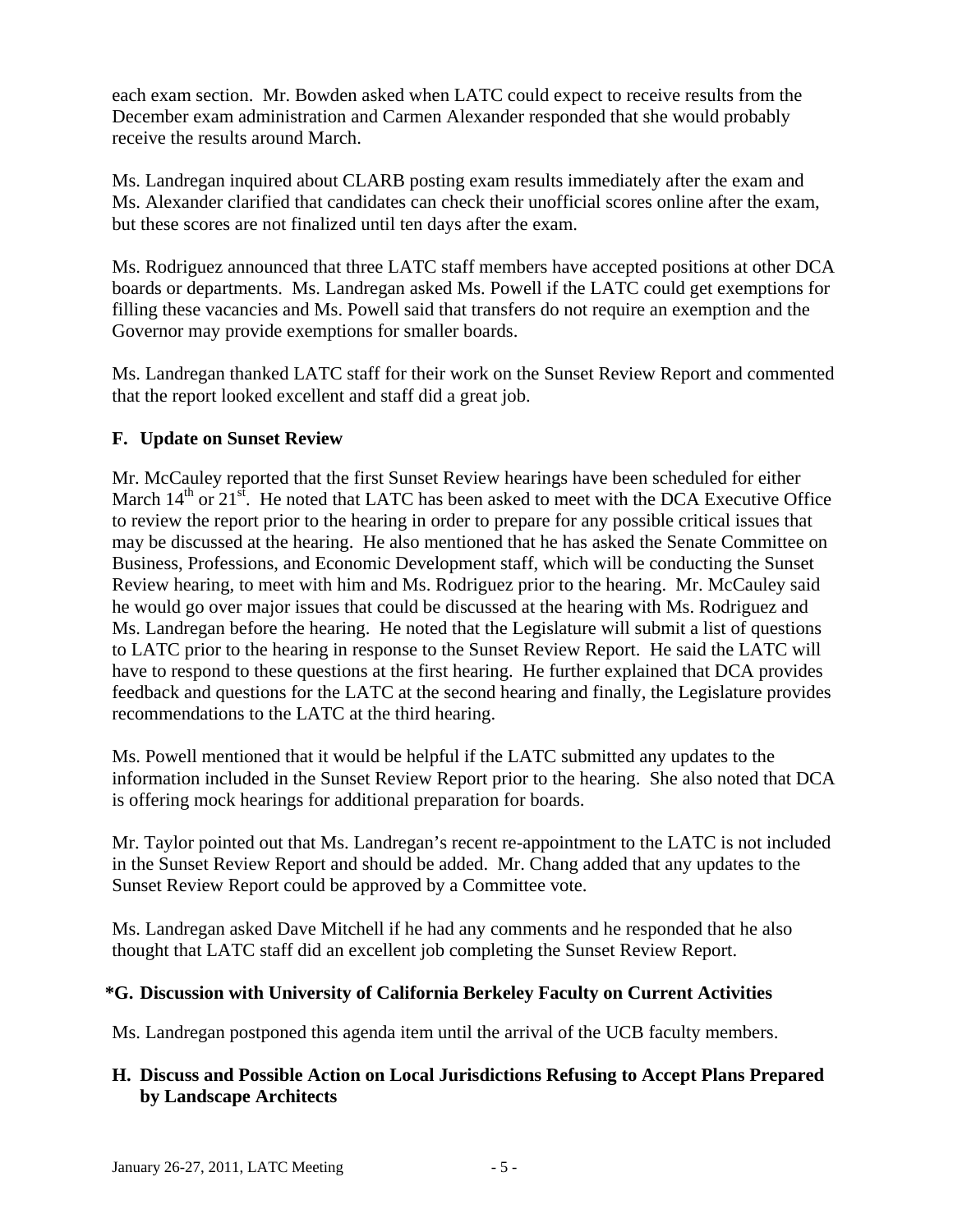Mr. Chang explained that an issue was brought to the attention of the LATC where a city refused to accept the landscape architect stamp on plans that were part of a larger project and the question posed to the LATC was whether or not the city's refusal was permissible. Mr. Chang further explained that he determined that the city's refusal was not permissible because the plans fell within a landscape architect's scope of practice, as defined in the Landscape Architects Practice Act. He said the city was relying on the scope of practice of engineers, as defined in the Engineers Practice Act and an exemption for architects also defined in the Engineers Practice Act. He pointed out that the city incorrectly determined that a lack of exemption for landscape architects in the Engineers Practice Act meant they could not accept the plans stamped by the landscape architect. Mr. Chang explained that the scope of the plans fell within the definition of the practice of a landscape architect as stated in law. He also noted that prior legal cases show that when scopes of practices overlap, either practice can perform the service. He explained that this implies that landscape architects can provide the services allowed under the law without an exemption in the Engineers Practice Act. Mr. Chang also pointed out that Business and Professions Code section (BPC) 460 prohibits a city or county from baring a profession from performing services that are authorized by their professional license.

Mr. McCauley asked Mr. Chang if BPC section 460 could be applied to state agencies that do not accept the landscape architect stamp and Mr. Chang replied that section 460 only applies to cities and counties.

Mr. Bowden asked Mr. Mitchell, the CCASLA representative, if CCASLA has met with the Division of the State Architect regarding its refusal to accept plans stamped by landscape architects. Mr. Mitchell replied that CCASLA has not met with the Division of the State Architect regarding this issue because it was waiting for the official opinion of the LATC. Since Mr. Chang explained that state agencies do not have to adhere to the requirements under BPC section 460, CCASLA will try to discuss other solutions to this issue with the Division of the State Architect.

Ms. Anderson inquired as to whether or not anyone had received any feedback from the City of Torrance regarding the initial letter and Ms. Landregan replied that she heard that the City of Torrance decided to accept the plans stamped by the licensed landscape architect.

### **\*G. Discussion with University of California Berkeley Faculty on Current Activities**

Louise Mozingo and Matt Kondolf from UCB's Department of Landscape Architecture and Environmental Planning and Urban Design, introduced themselves.

Ms. Landregan asked the faculty members what they see as the role of the landscape architect license and Ms. Anderson also asked if there has been a shift in that role in the last year. Ms. Mozingo replied that she thinks it is more difficult for newly licensed landscape architects to get an entry level position in the workforce and there is a greater awareness that students are interested in starting their own practice. She added that students are aware of the difficulty of getting an apprenticeship, which can delay the licensure process. Ms. Mozingo further explained that even though the Bay Area has a large concentration of landscape architects, the economic climate has made licensure difficult. However, she thinks that apprenticeship availability has improved over the last six months. Mr. Kondolf added that all students assume they will get a license because most want to practice.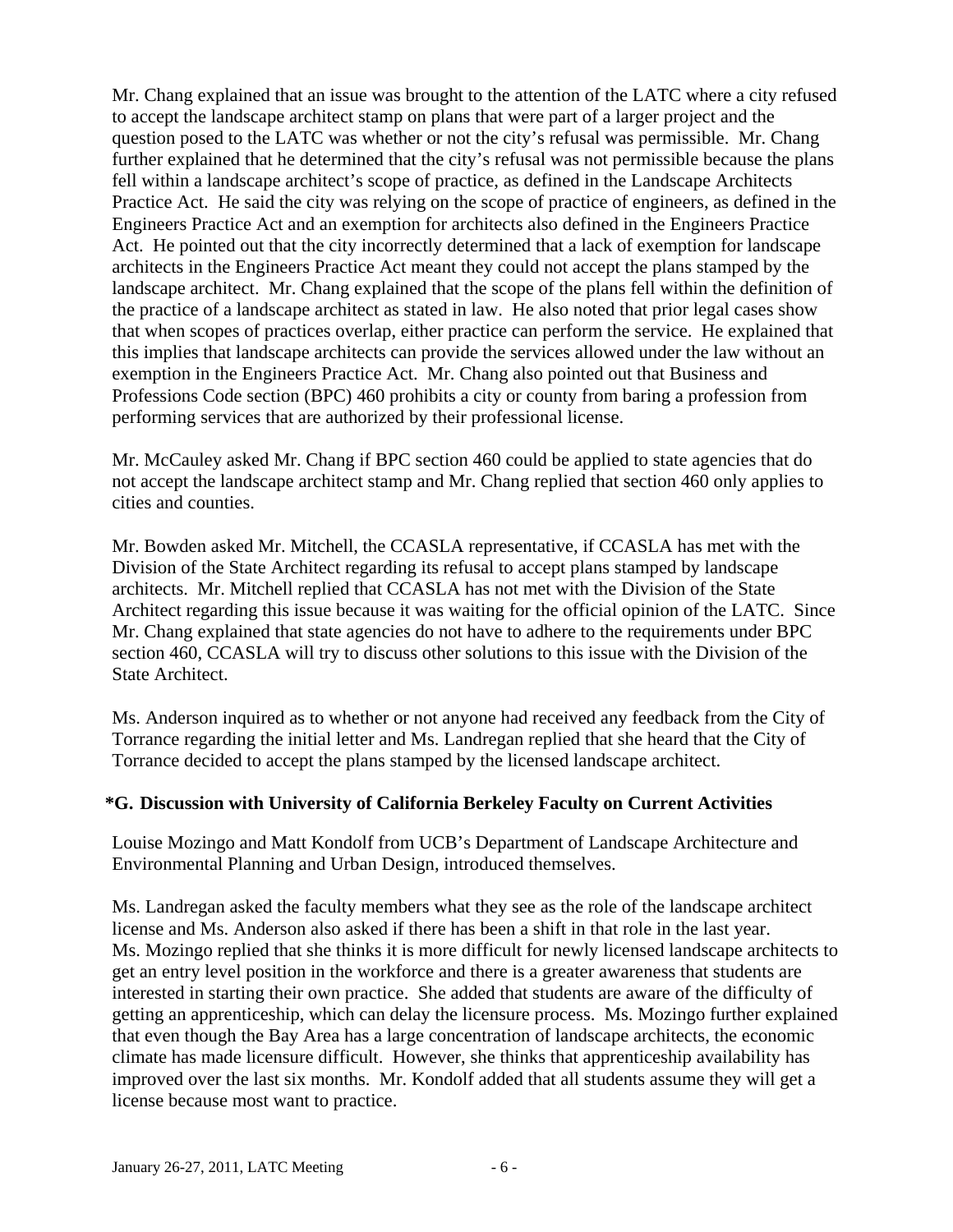Mr. Bowden asked how many UCB staff are licensed landscape architects and Ms. Mozingo replied that approximately ten faculty within the core curriculum are licensed.

Ms. Anderson asked the faculty members what they see as a trend in landscape architecture and how do the students perceive that trend. Ms. Mozingo replied that many students are working internationally and even small firms are now doing international work. She also noted that California has seen a trend in water quality and climate change issues and the local implementation. She added that many students are interested in Leadership in Energy and Environmental Design [LEED] certification.

Mr. Taylor commented that LATC has increased its outreach to California universities but has not received any feedback from the faculty after visiting the campuses. Mr. Taylor asked if the UCB faculty have ever received feedback from students on LATC's outreach efforts. Ms. Mozingo replied that they have not heard any feedback from students but suggested that the LATC incorporate real stories about the challenges of projects into the outreach presentation. She noted that their Department brings guest speakers to classes to talk about projects and case studies.

Ms. Landregan noted that landscape architecture education does not usually focus on policy advocacy and asked the UCB faculty members how this could be part of the education and how the LATC can be involved. Ms. Mozingo responded that she thinks the best way to convey a focus on policy is by having presenters discuss how their projects implement policies and affect policies. She noted that their Department has started putting alumni profiles on their website so that students can see the different career paths. Ms. Mozingo pointed out that Mr. Kondolf worked on an environmental advisory committee, which influenced policy. Mr. Kondolf commented that some of the instructors are very involved in the San Joaquin Delta issues as well. He also mentioned that faculty members will bring students to project meetings and presentations.

Ms. Anderson commented that CLARB has begun discussions on the definition of "welfare" and asked the faculty members whether or not there has been any discussion with students on this issue. Ms. Mozingo replied that she is not sure there has been any discussion among students on this issue but that the faculty members have been discussing this issue as to how it will affect the curriculum.

Mr. Bowden asked the faculty members whether or not they place a level of importance on the LARE subject matter. Ms. Mozingo responded that the program curriculum includes a full semester of grading and drainage; a full semester of construction detail; and two semesters of planting and technology. She said this equals a full academic year of course work. She noted that faculty try to cover the sections that are the most difficult to pass. She said the faculty also encourages students to form study groups and take refresher courses.

Mr. Bowden asked which portions of Section B of the LARE are covered in UCB's program and Ms. Mozingo replied that the Professional Practice course has three parts: Part 1 focuses on professional practice and Section B of the LARE; Part 2 requires a professional practice portfolio; and Part 3 consists of an internship with once a week attendance.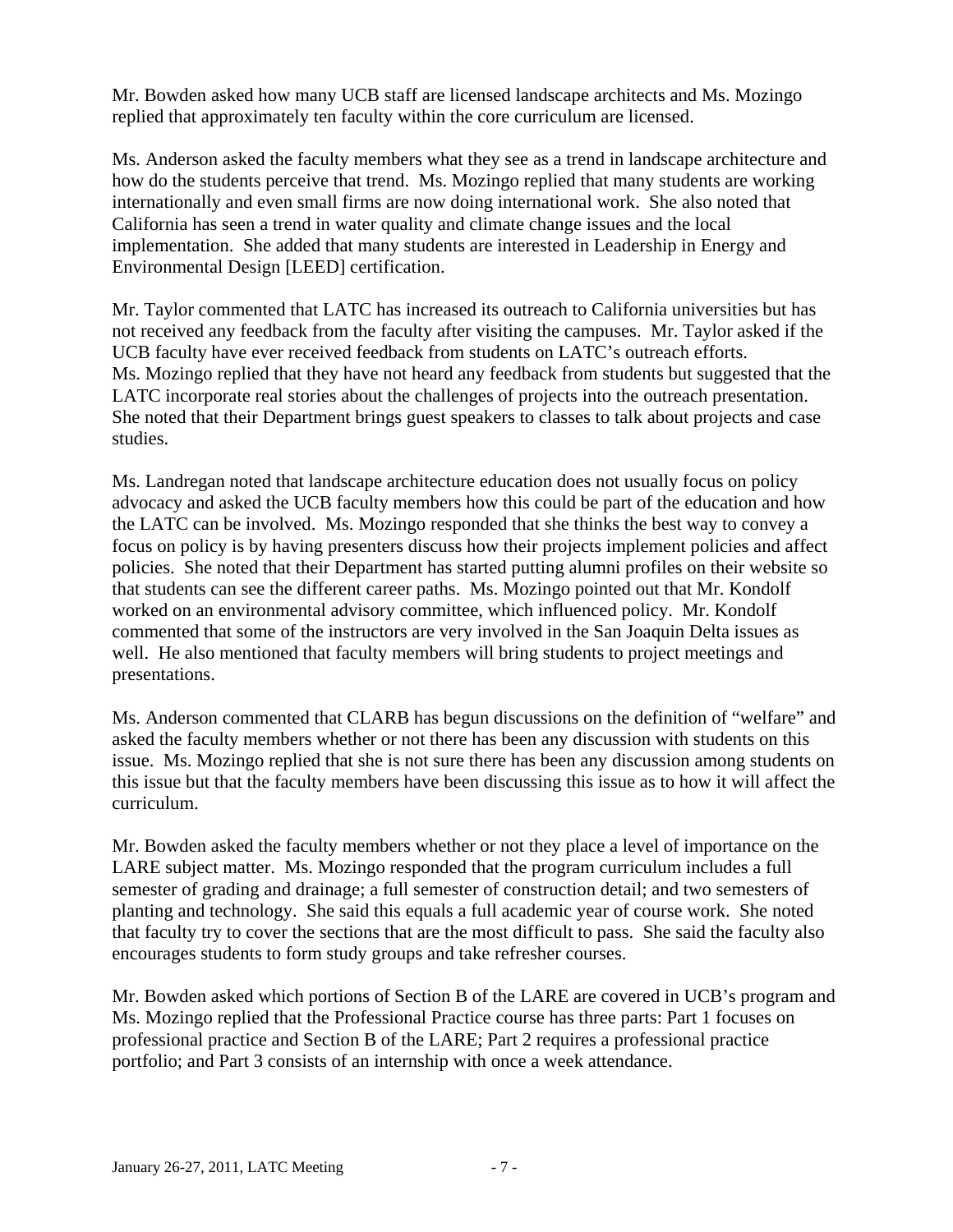Mr. Bowden asked if the Department keeps records of the percentage of students that obtain a license and Ms. Mozingo replied that the Department does not track those numbers but are currently working on creating a database of all students.

Ms. Landregan mentioned that the faculty members could provide feedback after the meeting, if desired, and Ms. Mozingo also offered to take a survey. Ms. Landregan said that the LATC could provide a survey and would also appreciate feedback on the student outreach presentation. She explained that she would like to know if the presentation focuses enough on consumer protection and clearly explains to students the profession's responsibility for public safety. Ms. Mozingo suggested that the LATC include in the outreach presentation examples of critical failures in service and how these failures can be resolved. She explained that the implications for these failures and how to remedy them could be presented as a positive aspect of the profession.

### **\*H. Discuss and Possible Action on Local Jurisdictions Refusing to Accept Plans Prepared by Landscape Architects**

Ms. Landregan noted that the Committee did not take an actionearlier on Agenda Item H, Discuss and Possible Action on Local Jurisdictions Refusing to Accept Plans Prepared by Landscape Architects.

- **Andy Bowden moved to accept DCA's legal opinion on local jurisdictions refusing to accept plans prepared by landscape architects.**
- **Christine Anderson seconded the motion.**
- **The motion passed 4-0.**

#### **I. Discuss and Possible Action on LATC Public Disclosure Procedures for Enforcement Actions**

Ms. Rodriguez commented that part of the LATC Strategic Plan is to adopt public disclosure procedures. She said that these procedures are being drafted by staff and will be presented at the next meeting.

Ms. Rodriguez explained that the LATC received a call from a licensee asking about how long enforcement citations are posted on the LATC website. In order to address this issue, Ms. Rodriguez further explained that the LATC would like to mirror the Board's five year disclosure policy and discuss with the Committee members the appropriate length of time to keep enforcement actions on the LATC website. Ms. Rodriguez clarified that LATC does not currently have internal formalized disclosure procedures, so she would like to use the Board's standards as a baseline. Mr. McCauley further clarified that there are public disclosure laws, but Ms. Rodriguez is specifically referring to internal public disclosure procedures for specific information provided on its website. Ms. Rodriguez explained that the Board's five year disclosure policy for citations is not in regulation, but was agreed upon at a Board meeting.

Mr. Chang noted that retention is different from disclosure. He explained that retention refers to keeping records while disclosure refers to information provided in the LATC website.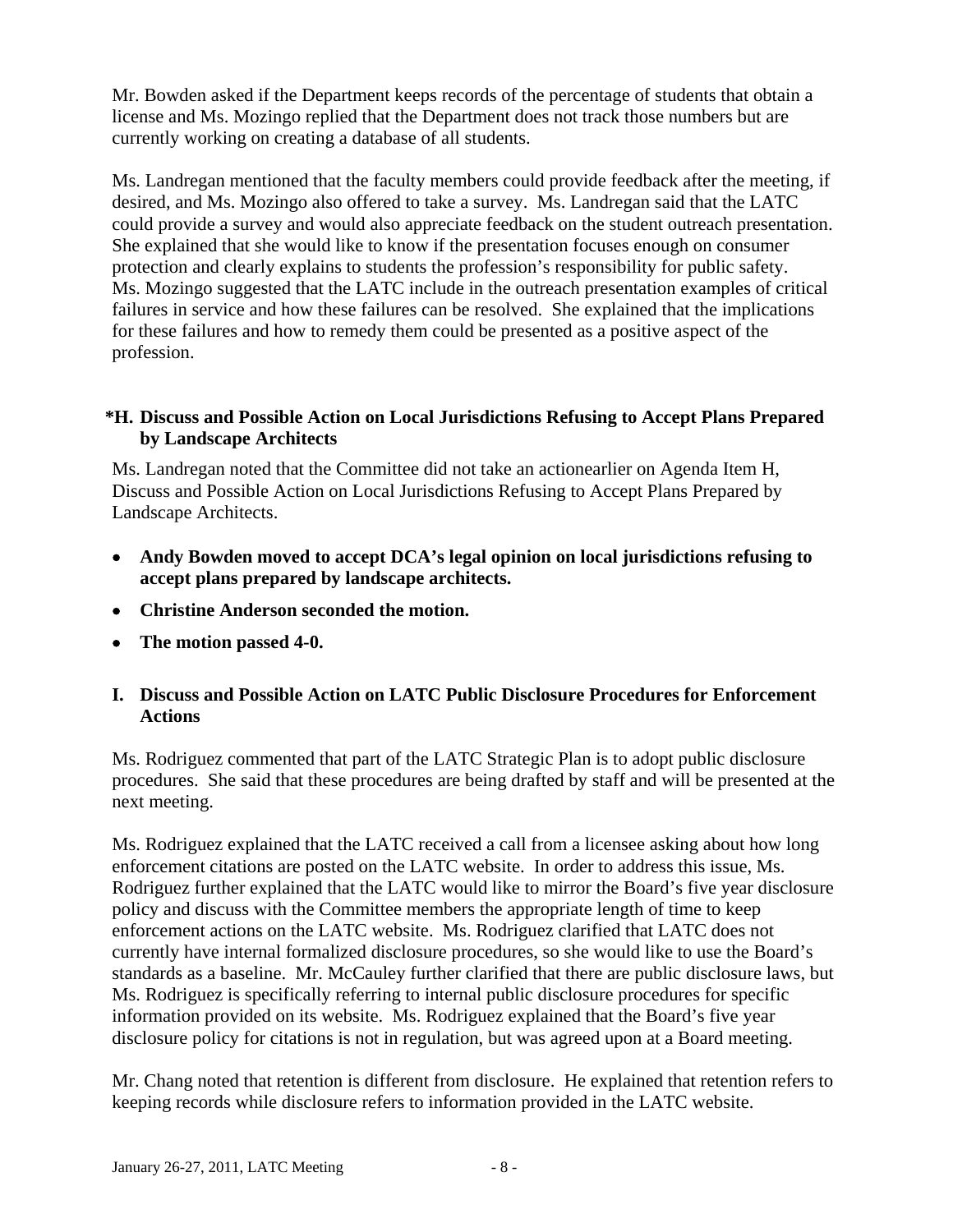Maureen Decombe commented that APLD has done its own analysis of the information on the LATC website and would like to inquire into the possibility of obtaining information on older enforcement cases that are not disclosed on the website. She pointed out that none of the people listed on the LATC's Enforcement Actions Web page are APLD members, so they would like to inquire into older enforcement actions that may involve APLD members.

Ms. Landregan asked Ms. Decombe if she thinks all violations and violators should be disclosed on the website for five years once LATC has adopted a disclosure policy and Ms. Decombe responded that the APLD does not have an official position on the LATC's web content but does think that information older than five years should be available upon request.

Mr. Taylor asked if the LATC should have specific disclosure timelines for specific types of citations, such as longer timelines for more serious citations and Mr. McCauley responded that in the interest of public safety, serious enforcement actions against licensees would be Accusations. He further explained that DCA has a policy, which requires all Accusation documents to be linked to a licensee's profile on the website.

Mr. Bowden asked if a member of the public wanted to look up a landscape architect online, but did not see any Accusations linked to the licensee's profile, then would the member of the public have to go to a different website to see if the licensee had any citations. Mr. Chang responded that the five year policy would only be applied to citations and DCA already requires all Accusations to be posted indefinitely. Mr. Bowden asked Mr. Chang what would be an example of a citation and Mr. Chang responded that a citation could be a minor malpractice issue. He further explained that a citation is usually the result of a consumer complaint where the investigation led to a violation of the Landscape Architects Practice Act, such as a failure to notify the LATC of an insurance claim.

Mr. Bowden asked if citations have varying degrees of severity, where it may not need to be disclosed on the website and Mr. McCauley replied that there are not varying degrees of citations and it would be difficult to classify all types of citations and assign specific disclosure timeframes.

Mr. Bowden agreed that five years was an appropriate length of time for disclosure of enforcement citations on the LATC website.

- **Andy Bowden moved to approve five years as the length of time to disclose citations listed on the LATC website.**
- **Christine Anderson seconded the motion.**
- **The motion passed 4-0.**

Ms. Rodriguez clarified that the LATC would have an opportunity to change these procedures at the next meeting when the draft procedures are presented.

Mr. Bowden asked when the five year timeframe starts and Mr. Chang replied that five years starts when the citation becomes final.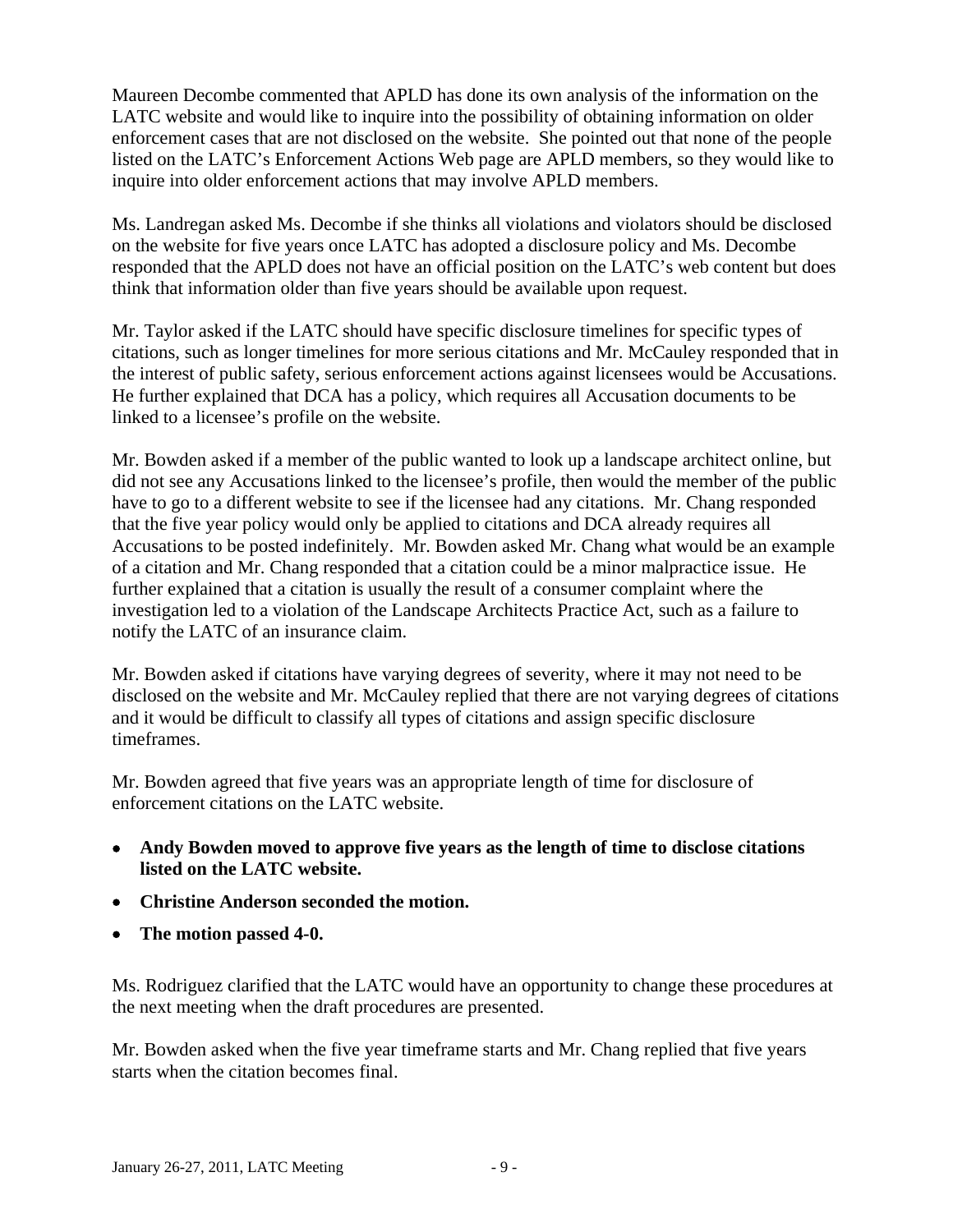Ms. Rodriguez noted that the motion specifically referred to enforcement citations on the website, but it would be helpful to have a motion for all medium in which citations may be disclosed.

Ms. Landregan suggested including a disclosure statement on the licensee query page that references the Enforcement Actions Web page.

# **J. Annual Enforcement Report and Update**

Ms. Rodriguez reported that 10.4 months is the average time for LATC to close cases beginning this fiscal year. She noted that one of the handouts shows performance measures for the first quarter and the data will continue to be reported every quarter. Mr. McCauley explained that the quarterly performance measures are just a snapshot so the first quarter numbers may be high because they may only reflect one case. He further explained that these numbers will probably reduce over time. The data reported in the Sunset Review Report showed 50 percent of cases closed in one year or less.

Ms. Anderson asked about the target timelines shown in the performance measures quarterly report and Mr. McCauley explained that these target timeframes were established internally based on DCA's Consumer Protection Enforcement Initiative, which sets an overall target timeframe for closing cases between 12 and 18 months.

Ms. Rodriguez reviewed the second handout, which shows enforcement statistics over the past ten years. Ms. Rodriguez asked the Committee members whether or not they would like to continue to have a ten year enforcement statistical report and Mr. Bowden responded that he thinks the information would be very useful for identifying trends over time. Ms. Anderson commented that even though having annual data is useful, they probably do not need to see ten years worth of data. Ms. Landregan agreed with Mr. Bowden that the full ten years of data would be useful to have.

Ms. Rodriguez asked the Committee members if they would like to continue to have an enforcement data chart on the cover sheet that shows BPC section 5641 cases and the Committee members agreed that they do not need this chart.

Ms. Decombe thanked Terri Villareal for her assistance with helping APLD and its members understand the case handling process. Ms. Decombe noted that APLD has tracked the cases against its members and believes the trend in unlicensed activity may be the result of changes to BPC section 5640, Unlicensed Person Engaging in Practice - Sanctions. Ms. Decombe commented that all of the cases against APLD members have been closed, which helps meet the LATC's case processing goals. She reported that these APLD members are happy to know that they are now in compliance and that APLD can move past this issue. She explained that APLD understands LATC must comply with privacy laws and APLD is just trying to educate its members on best practices. She noted that APLD encourages its members to get insurance coverage for errors and omissions to ensure professional responsibility can be documented for that designer.

Ms. Berstler suggested that the Enforcement Statistics by Fiscal Year chart include a breakdown of complaints by type under the Complaints Closed row.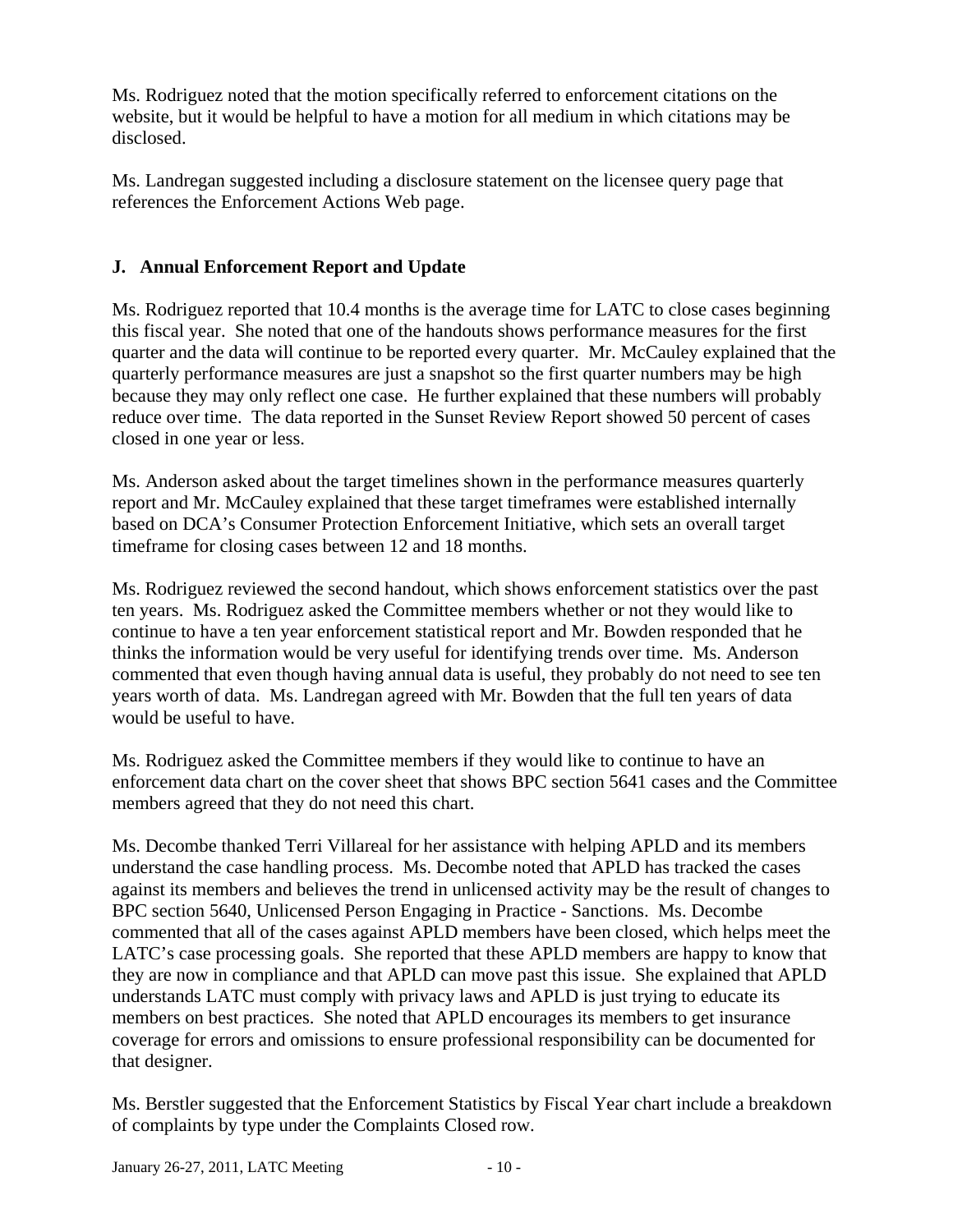Ms. Landregan thanked the APLD attendees for using the opportunity to educate its members so that landscape designers can comply with the exempt area of practice as defined in the Landscape Architects Practice Act.

The Committee members discussed Agenda Item C, Review Tentative Schedule and Confirm Future LATC Meeting Dates, scheduled for Day 2 of the meeting, but noted that they would ratify the tentative meeting dates at tomorrow's meeting according to the schedule listed in the meeting agenda.

# **K. Budget Update**

Sean Cogan provided an overview of the budget process. Mr. Cogan explained that every year there are things that require budget adjustments, such as Executive Orders and Budget Change Proposals. He further explained that because the LATC is a special fund program, all fees come from the candidates and licensees.

Mr. Cogan noted that the Governor's budget was released in January so the Fiscal Year (FY) 2010-11 budget is complete and next year's budget is almost complete.

Mr. Cogan pointed out that the LATC is always within budget, but may have to consider possible fee decrease due to a consistently high reversion. Mr. Cogan noted that he does not anticipate any other major budget changes in the near future.

Mr. Taylor asked if the Governor's budget is final and Mr. Cogan responded that the current year budget is final.

the reserve will stay high, assuming a two percent growth in revenue and expenditures. Mr. Taylor asked Mr. Cogan about the LATC's fund balance dropping to less than \$500 in FY 2013-14 from almost \$2 million dollars in FY 2009-10, as displayed in Attachment K.2, LATC Fund Condition chart. Mr. Cogan explained that usually a program wants to match its revenue with its expenditures and the LATC has experienced decreasing expenditures. He further explained that the LATC is budgeted for more than it actually spends and Attachment K.2 assumes the LATC will spend its full budget. He noted that in theory this would cause the fund balance to drop because the LATC's expenditures would be much higher than its revenue. However, Mr. Cogan pointed out that LATC's actual expenditures are much lower, which means Mr. McCauley commented that the Department of Finance assumes, when looking at a program's fund condition, that the program will spend its full budget.

Mr. Bowden inquired about the LATC's fund condition showing 21 months in reserve in FY 2009-10 and dropping to 4 months in FY 2013-14 on Attachment K.1, LATC Fund Condition. Mr. Cogan explained that 24 months is a ceiling for the reserve. He noted that the fund condition assumes the LATC will spend its full budget, but this will not actually happen. Instead, Mr. Cogan commented that he expected the LATC to spend around \$600,000 this year. He noted that with budget and expenditure cuts, the LATC will not be spending its full budget and \$800,000 for future fiscal years is more accurate and closer to the LATC's revenue level. He explained that this will cause the LATC's reserve to drop slowly over time.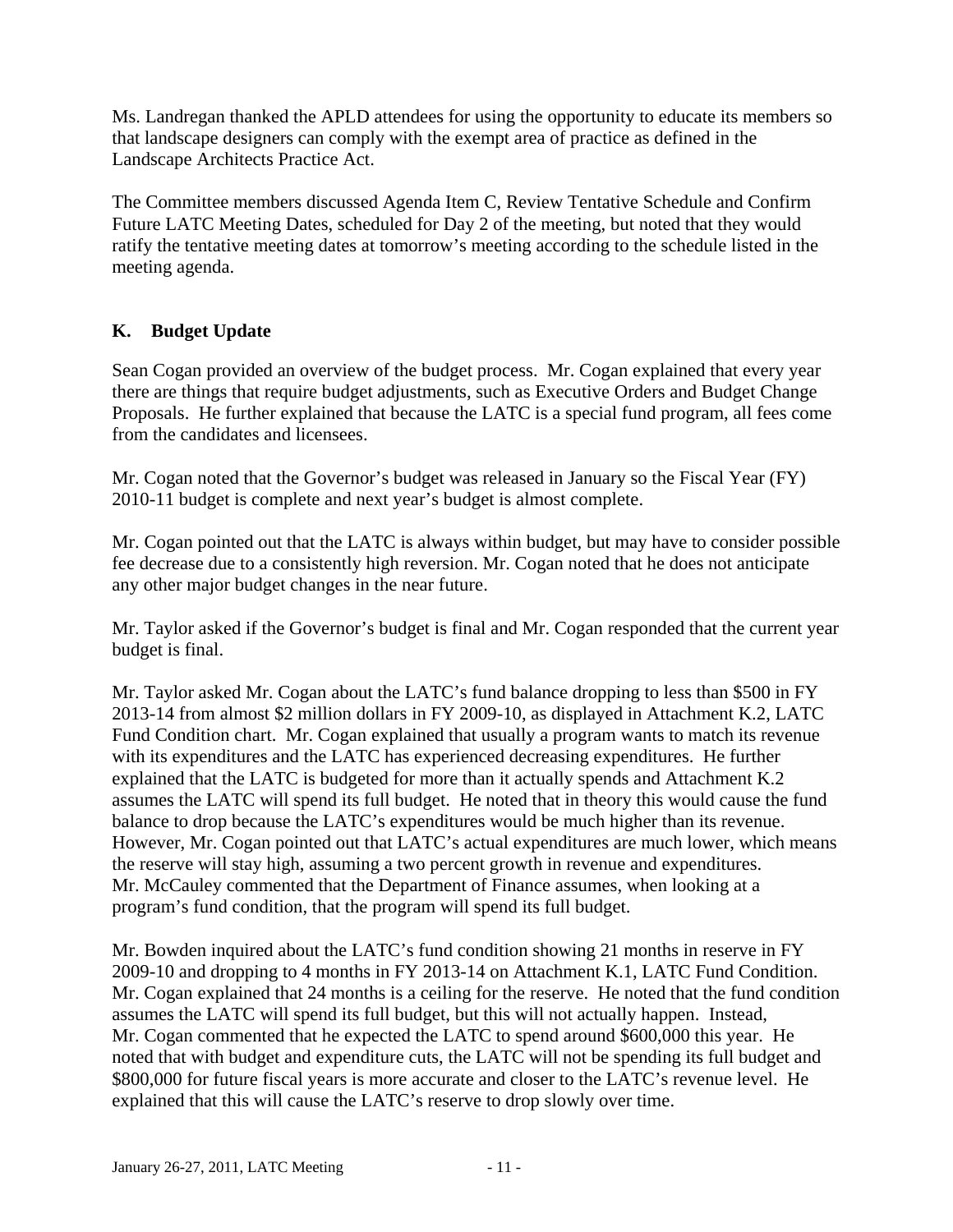Ms. Landregan asked Mr. Cogan if he thinks the LATC will need to do a fee decrease and Mr. Cogan responded that due to LATC's reversion over the last two years and in the current year, the reserve will go over 24 months. He explained that the LATC may want to consider a fee decrease for one or two cycles, which would help balance out the reserve. He noted that a fee decrease is just something to think about but would not be immediate.

Ms Landregan pointed out that based on the economy and less candidates able to meet the eligibility requirements due to less firms hiring, the LATC has experienced a decrease in license applications. She also noted that once the economy improves, there may be an increase in the licensee population and we would have to take that into consideration. Mr. Cogan agreed that the LATC may see an increase in revenue once the economy improves, which could be an issue for its reserve in the future.

Mr. Taylor commented that he sees three options: 1) reduce exam fees; 2) reduce licensee fees; and 3) reduce both. He asked what the timeframe looks like for any of these options. Ms. Landregan asked if the LATC could offer a rebate if the Board accepts this option and Mr. Cogan replied that he was not sure. Ms. Landregan noted that by the time a fee reduction took affect, the LATC's fund condition could have changed. Mr. Cogan agreed that by the time the LATC implements a fee decrease, the situation could be different. Mr. Cogan projected a 2012 completion date, but noted that the LATC can make changes to the regulation proposal to decrease fees any time throughout the approval process. Mr. Chang commented that there are currently no provisions on rebates, only a provision that requires a program to reduce its fees if its reserve reaches a certain level.

Ms. Landregan noted that an exam fee decrease would be a good option since LARE fees have increased since CLARB started administering the exam.

Ms. Anderson asked if the LATC implemented a one or two year fee decrease, would the fee go back to its original amount at the end of the one or two years and Mr. McCauley confirmed that it would.

### **Adjourn**

- **Christine Anderson moved to adjourn.**
- **Andy Bowden seconded the motion.**
- **The motion passed 4-0.**

The meeting adjourned at 1:45 p.m.

*\*Agenda items for this meeting were taken out of order to accommodate public participation and speakers. The order of business conducted herein follows the transaction of business.*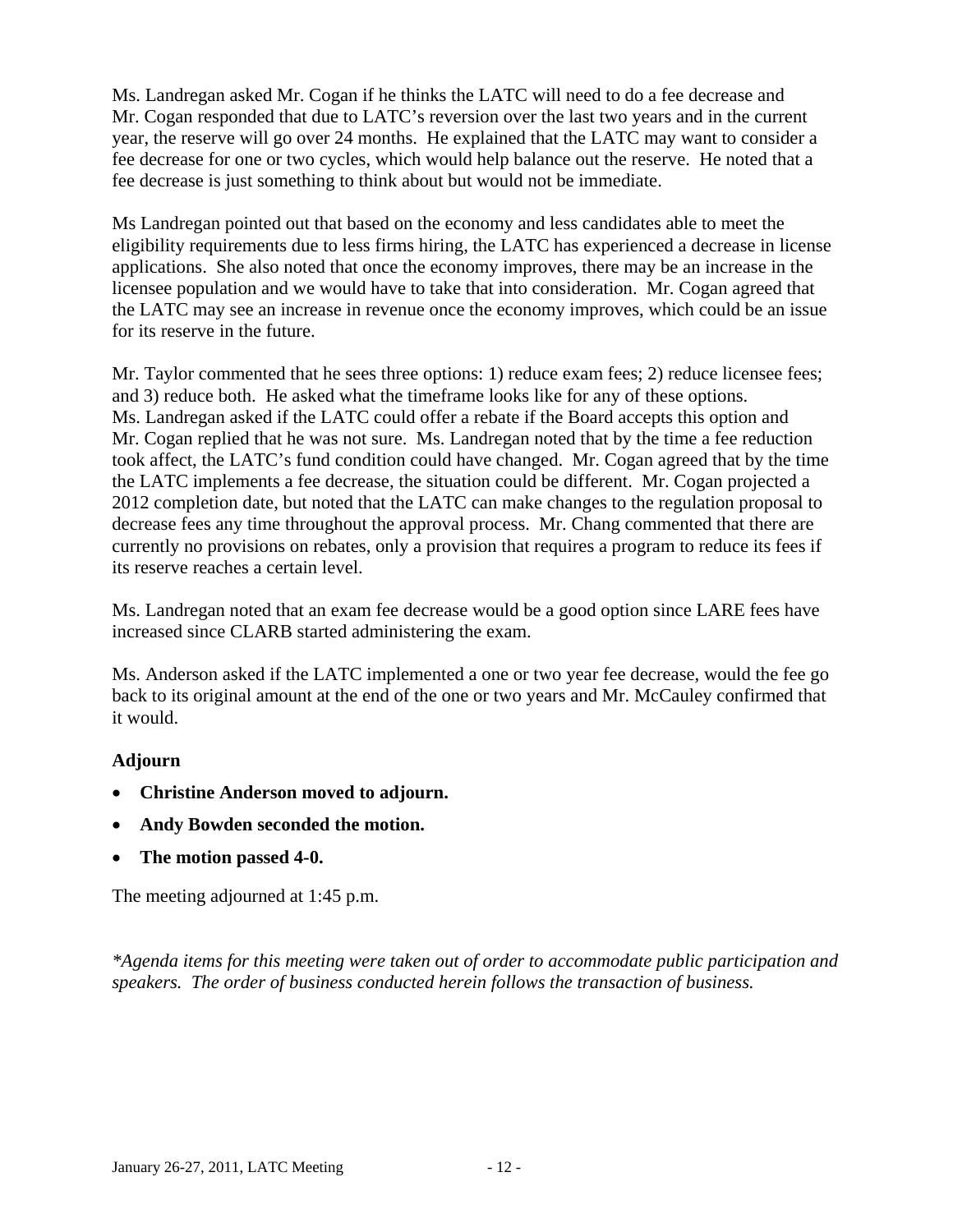January 27, 2011 Berkeley, California

LATC Members Present Stephanie Landregan, Chair Christine Anderson, Vice Chair Andy Bowden David Allen Taylor, Jr.

Board Liaison Present Iris Cochlan

Staff Present

Doug McCauley, Executive Officer, California Architects Board Trish Rodriguez, Program Manager, LATC Carmen Alexander, Examination Coordinator, LATC Marina Karzag, Special Projects Coordinator, LATC Terri Villareal, Enforcement Coordinator, LATC Angelica Franco, Licensing Coordinator, LATC

Guests Present Ann Baker, Past President, Northern California Chapter, American Society of Landscape **Architects** Pamela Berstler, Legislative Chair, California Chapter, APLD Maureen Decombe, Past President, APLD California Chapter Janet Enright, President, APLD California Chapter Daniel Iacofano, Principal, Moore Iacofano Goltsman, Inc. Dave Mitchell, Secretary, CC/ASLA

### **A. Call to Order – Roll Call – Establishment of a Quorum Chair's Remarks Public Comment Session**

LATC Chair Ms. Landregan called the meeting to order on January 27, 2011 at 8:32 a.m. Ms. Landregan called roll. Four members of the LATC were present and thus a quorum was established.

Ms. Landregan reminded the Committee members to consider budget and staff constraints when updating on the Strategic Plan.

There were no public comments.

### **B. Strategic and Communications Planning Review Session**

 trends in the profession. Mr. Iacofano reported on the issues raised by key stakeholders during The LATC commenced its annual strategic planning session, facilitated by Daniel Iacofano of Moore Iacofano Goltsman, Inc. The LATC reviewed the accomplishments in 2010 and key the interviews conducted in preparation for the session. He then assisted the LATC as they